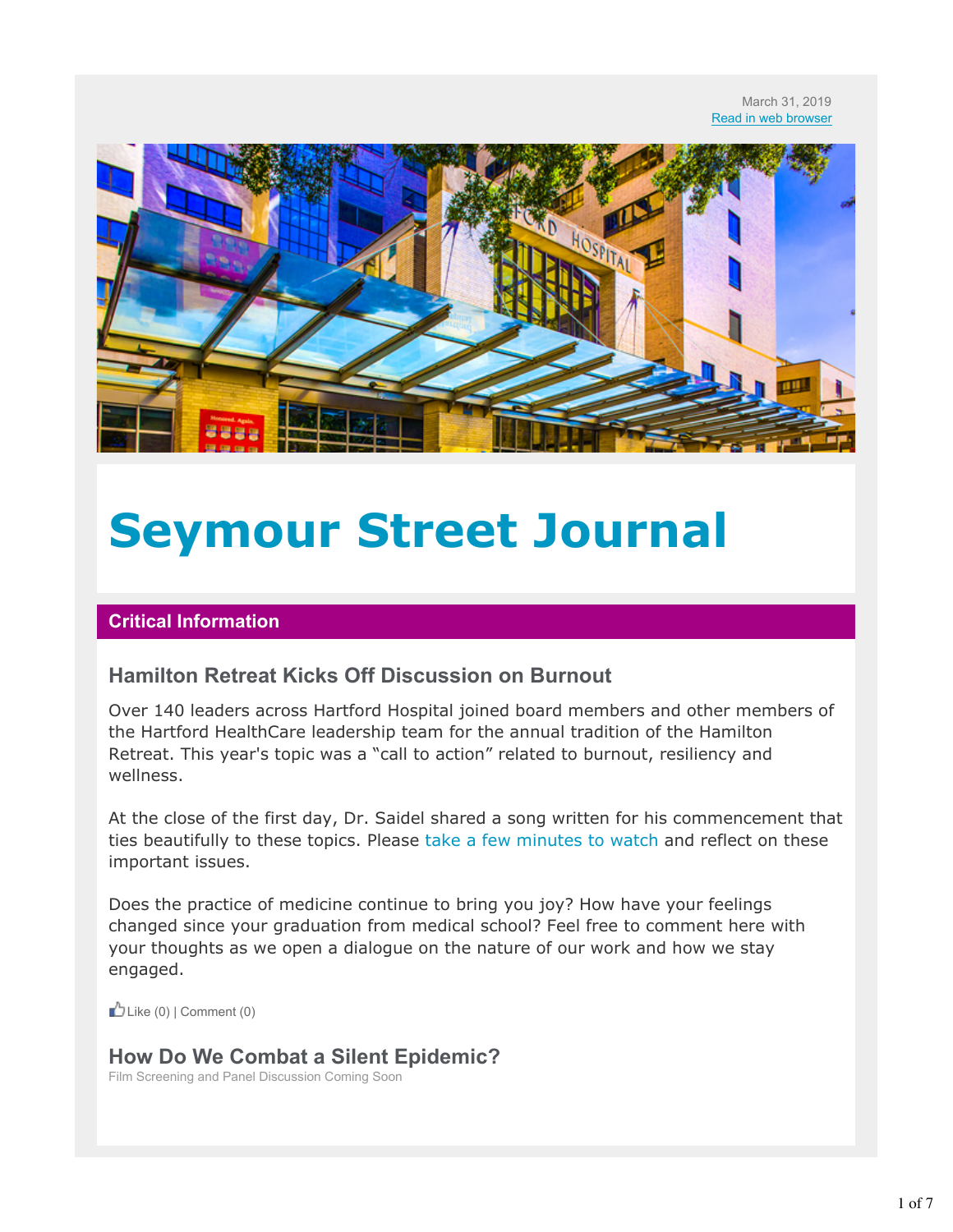Stress, burnout and depression have become a silent epidemic facing physicians and advanced practice providers. In some cases, these issues lead to the unthinkable: people charged with 'doing no harm' actually harming themselves or committing suicide.

Please join us for an exclusive screening of *Do No Harm*, a documentary that follows four people bonded by tragedy who are exposing this hidden epidemic. After the film, a panel of experts will lead a conversation about depression, suicide and well-being.

The film will be shown in the Hartford Region on May 30. Click here to watch the film's trailer, and watch your inbox next week for your official invitation.

This screening and panel discussion are part of our mission to improve the well-being of all providers through the Physician and Advanced Practice Provider Health and Wellness initiative. Through this event and other programs, Hartford HealthCare is working to reduce stigma, start an open dialogue and connect you to the support you need.

 $\bigcup$  Like (0) | Comment (0)

# **Spring Event and 2019 Medical Staff Awards**

The Annual Medical Staff Board Spring Event will be held on **Tuesday, April 30, from 6 PM to 8:30 PM in Heublein Hall.** One of the highlights of the evening will be the presentation of the Medical Staff Awards, which honor individuals on the medical staff who have made exceptional contributions to the medical community. This year's award recipients are:

- **Jared M. Bieniek, MD** *David Hull, MD, Young Practitioner Award*
- **Cynthia L. Price, MD** *John K. Springer Humanitarian Award*
- **Maria Tackett, RN, & Inam Kureshi, MD** *Clinicians in Philanthropy Award*
- **H. Kirk Watson, MD & Kevin P. Keating, MD** *Distinguished Service Award*
- **Thomas C. Mort, MD** *Quality & Safety Award*

Please join your colleagues in recognizing the accomplishments of the recipients of our annual medical staff awards and welcoming new physicians joining Hartford Hospital.

# **Positive Joint Commission Visit Uncovers Deficiency in Therapeutic Duplication**

The Joint Commission visited Hartford Hospital the week of February 4 to evaluate our organization. Throughout the five-day visit, they assessed the care, treatment, and services we deliver by observing our work and conducting interviews.

"You made us proud by showing The Joint Commission how we put our values into action every day," said Hartford Region President Bimal Patel. "Your expertise, professionalism, and compassion truly shined. And while we received a great deal of positive feedback, we embrace every chance to learn and get better."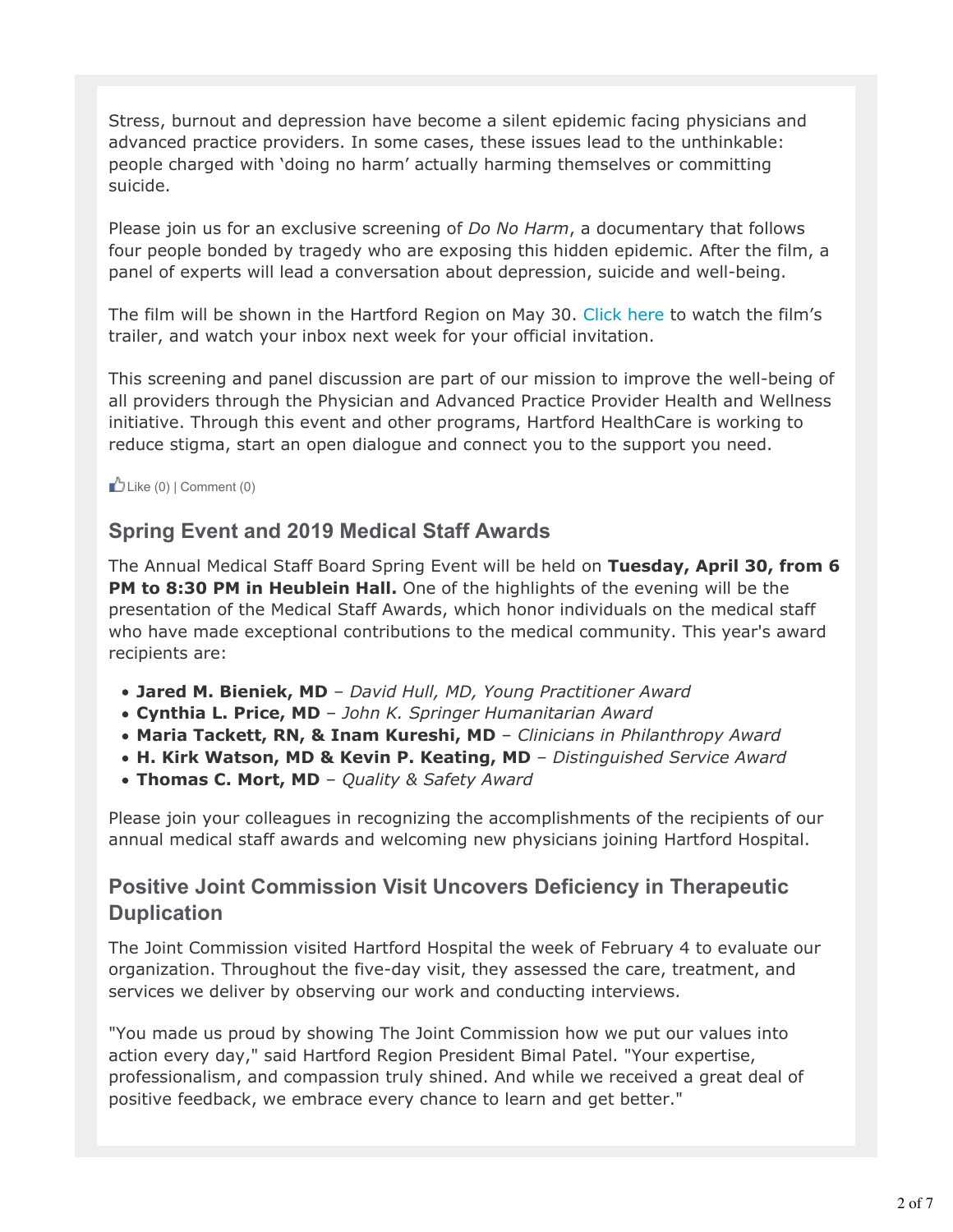One deficiency that needs improvement is in the area of **therapeutic duplication.**

**Learn more**

# **Epic News: Prescription Monitoring Program**

Starting April 6, after the upcoming Epic Upgrade, you will be able to review a patient's drug prescription history (Connecticut and Rhode Island Prescription Monitoring Program data) in Epic without having to log into their website. Reviewing the information within Epic will also log your access with the State.

Click here to review a tip sheet on how to access, review and document beginning April 6.

# **Change to Epic Patient Lists Coming April 15**

We will be doing a mass update of provider lists at Hartford Hospital on Monday, April 15. This change will help medical staff find their group lists more easily and create better consistency across hospitals within Hartford HealthCare.

#### **Read more**

# **Reminder: Epic Upgrade and Downtime**

On April 6, HHC will begin using an upgraded version of Epic. Epic will be down for the upgrade starting at midnight on April 5 and ending at approximately 6:00 AM on April 6. Downtime procedures should be used. OnBase (scan and viewing) will not be available during these times.

Customization options that will be temporarily unavailable from April 1 – April 6 include: creating or editing SmartPhrases, SmartLinks, NoteWriter macros, Quick Actions in In Basket, personalizing dashboards, moving activities to a sidebar or floating window and saving SlicerDicer sessions.

Click here for upgrade training information. Training is also available in HealthStream.

#### **Noteworthy and New**

#### **A Tribute to Dr. Steven L. Weinreb**

Dr. Steven L. Weinreb, MD, died in March after a long and difficult battle with Leukemia and a bone marrow transplant.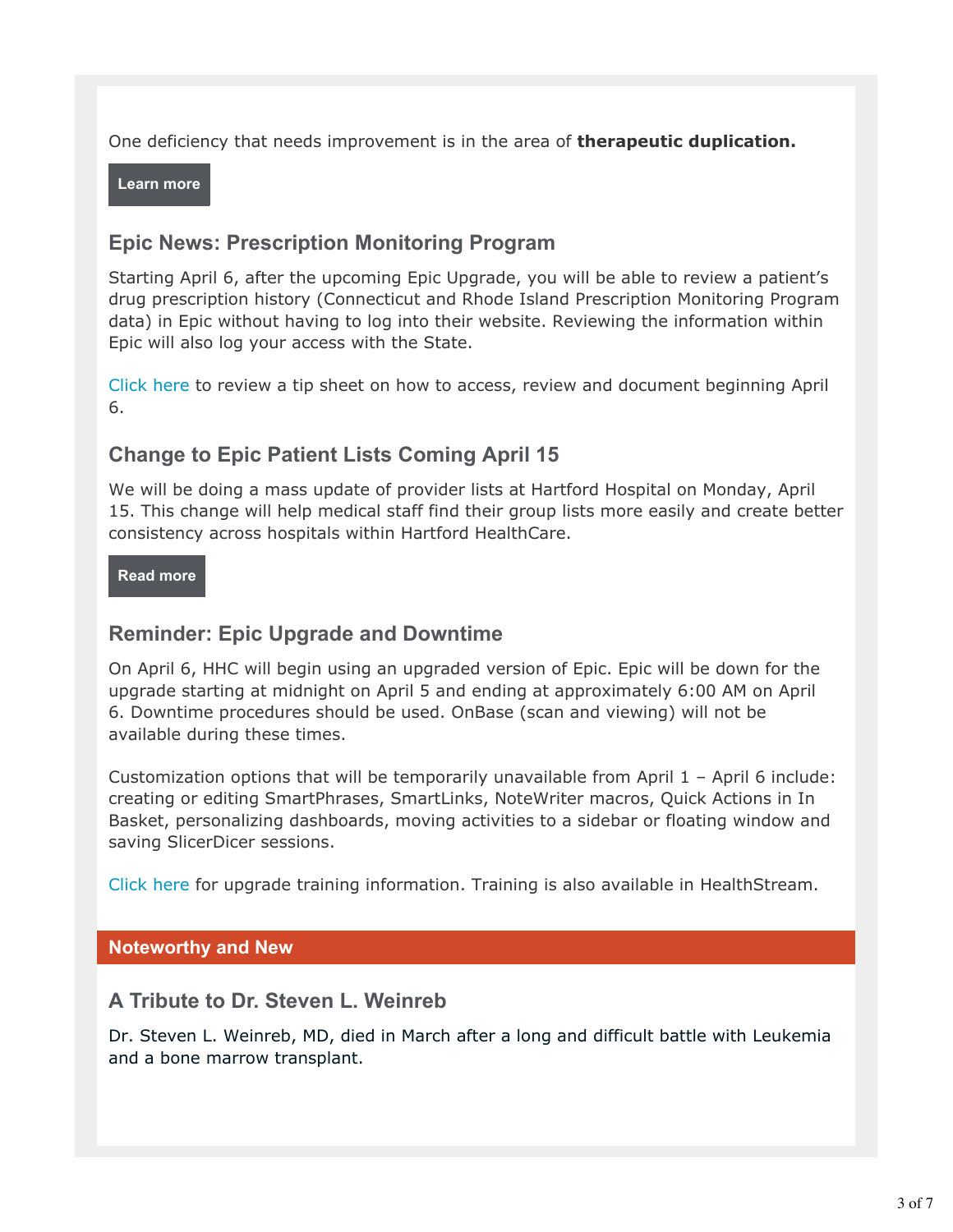He kept his humor and humanity until the very end. He was a passionate writer, biker, skier, traveler and found great joy in his long-time primary care career at Hartford HealthCare. Medicine was his true calling.

**Click here to read Dr. Weinreb's obituary**

### **Hartford HealthCare Partners with Connecticut Mirror**

On Wednesday, March 6, Hartford HealthCare launched a new partnership with *The Connecticut Mirror* called *HealthCare Matters*, which includes columns, videos and podcasts.

*HealthCare Matters*, which you can find at https://ctmirror.org/sponsored/introducinghealthcare-matters/ , is produced by Hartford HealthCare and resides on the *CT Mirror* web site. It launched with a column by HHC Chief Executive Officer Elliot Joseph, and on May 13 will feature a video and column about e-cigarettes and vaping by BHN Vice President of Addiction Services and Rushford Medical Director J. Craig Allen. Other topics will be featured weekly.

**Read more**

#### **Government Affairs Update**

An occasional guest column from Kim Harrison

President Trump released his FY 20 Budget request and, while it is non-binding, it does serve as a messaging document laying out the administration's priorities. The budget contains hundreds of billions of dollars in reductions to Medicare and Medicaid over the next 10 years.

**Click here for the highlights**

#### **Recognizing Excellence**

#### **In Brief**

This month's edition features **Dr. Jack Ross**, **Dr. Steven Zweibel**, **Dr. Edmond Cronin** and **Dr. Paul D. Thompson**.

**Read more**

# **Dr. Jessica Clement Joins Medical Oncology Team**

Dr. Jessica Clement has joined the medical oncology team at the Hartford HealthCare Cancer Institute at Hartford Hospital. A medical oncologist specializing in kidney,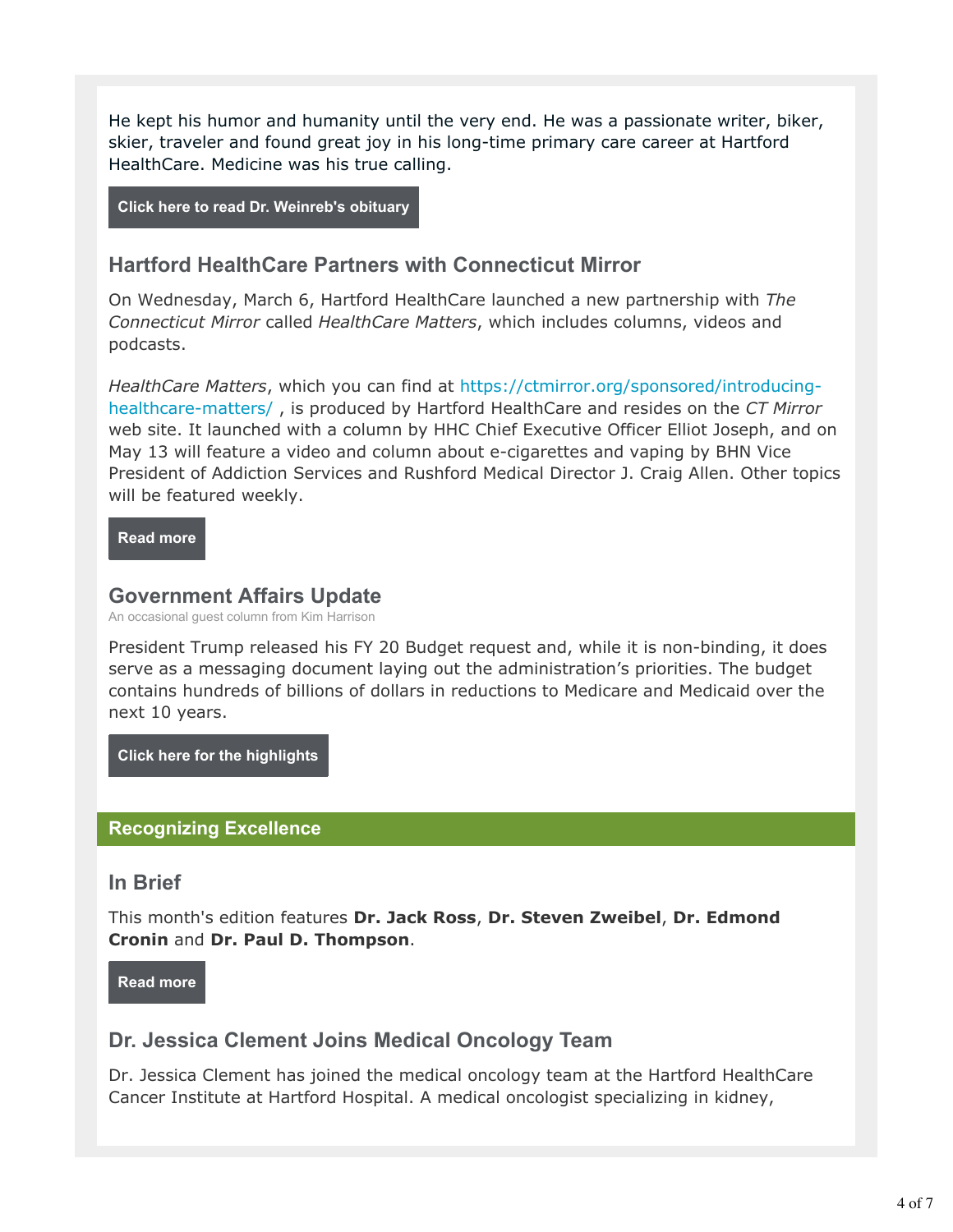testicular, prostate and bladder cancer, she will also serve as medical director of cancer clinical trials for the Cancer Institute.

Perhaps you're already familiar with Dr. Clement, who has worked in Central Connecticut, at UConn Health, since 2010.



#### **Welcome New Providers to Hartford Hospital**

Please visit https://hartfordhospital.org/find-a-doctor for more information on these and other providers.

#### **Physicians**

| Shatya Chittoori, MD    | <b>Geriatric Medicine</b>      |
|-------------------------|--------------------------------|
| Andre Ghantous, MD      | Cardiology                     |
| Neal Lippman, MD        | Cardiology - Electrophysiology |
| Sabina Rebis, MD        | <b>Urgent Care</b>             |
| Amy Sanders, MD         | Neuropsychiatry                |
| Adaya Weissler-Snir, MD | Cardiology                     |
| Niamey Wilson, MD       | <b>Breast Surgery</b>          |
| Mohamad Zanbrakji, MD   | Surgical Critical Care - Locum |
|                         |                                |

#### **Allied Health**

| Ramizahmed Desai, PA-C | NICU/SICU   |
|------------------------|-------------|
| Rosina Songorov, PA-C  | Pulmonology |

#### **Coming Up**

# **Addressing the Mandatory Education Required Every Six Years for CT Medical License Renewal**

#### **A Review to Renew**

April 27, 2019 Heublein Hall 7:30 a.m. to 3:15 p.m.

This session will cover one hour on each of the following state-mandated topics:

- AIDS/HIV Update
- Sexual Assault
- Domestic Violence
- Cultural Competency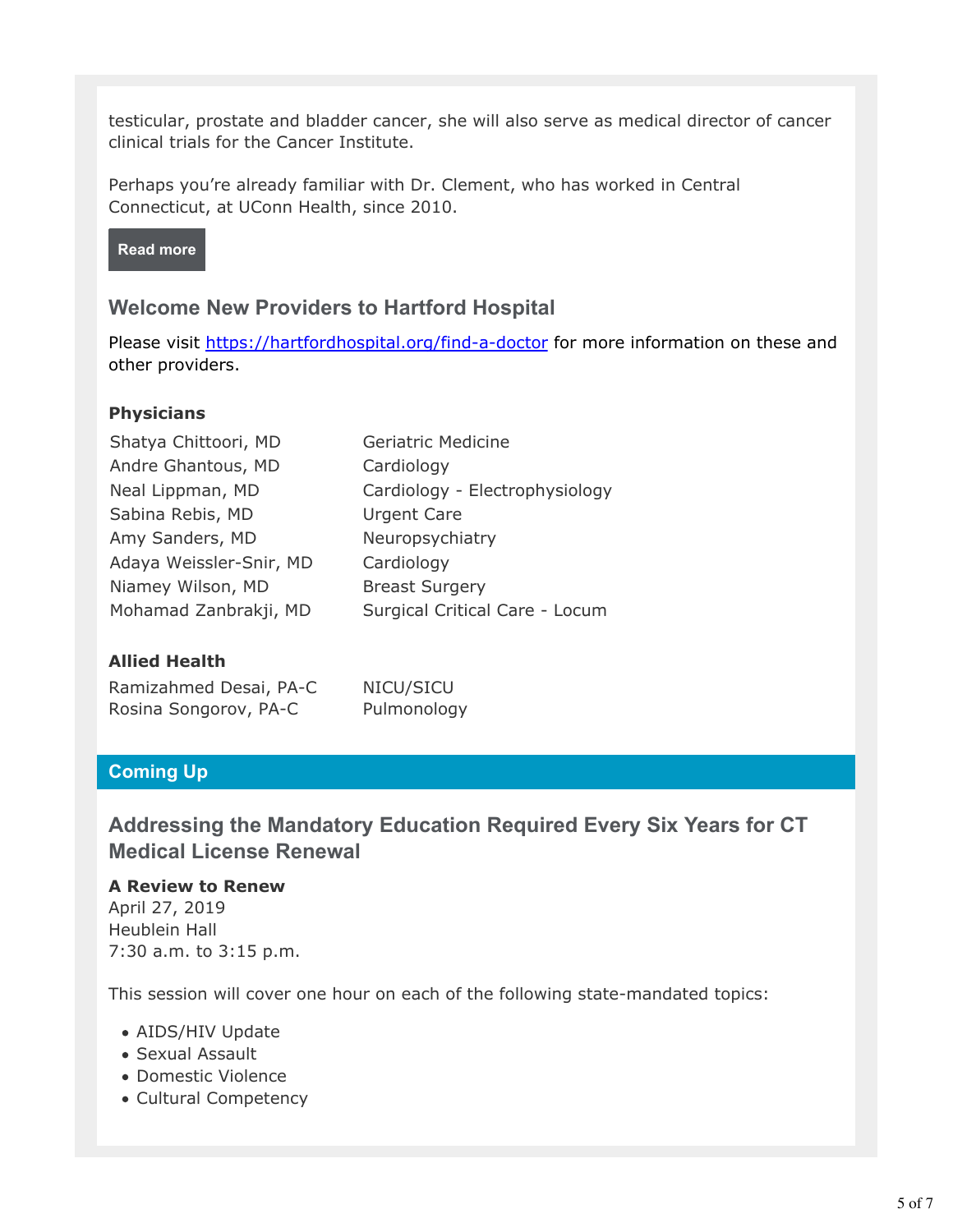- Pain Management
- Behavioral Health: PTSD and Substance Abuse in Veterans
- Behavioral Health: Depression and Suicide in Veterans

The cost is \$15 for HHC Privileged Providers and \$20 for Non-Privileged Providers.

Registration is required by clicking here.

# **Save the Date for Upcoming Medical Staff Events**

**June 13 Semi-Annual Medical Staff Meeting** Gilman Auditorium in Hartford Hospital's Conklin Building 6:45 to 7:45 a.m.

*Continental breakfast served from 6:15 to 6:45 a.m.*

#### **September 27 Medical Staff End of Summer Event**

New Britain Museum of American Art 6 to 9 p.m.

*Join the medical staff officers and your colleagues from the Hartford Hospital Medical Staff for a unique opportunity to socialize and enjoy each other's company.*

#### **December 19 Annual Medical Staff Meeting**

5:30 to 7:30 p.m. Heublein Hall in Hartford Hospital's ERC Building

*Dinner will be provided.*

# **Planning a CME Activity?**

- The CME department encourages program planners to begin the application process as far in advance of the CME activity as possible.
- Visit the HHC CME website to learn more about CME Offerings
- Click here to request an application today
- Contact continuinged@hhchealth.org to schedule a planning session

#### **For Your Information**

**Epic Tip: Review Chart and Handle Tasks at the Same Time**